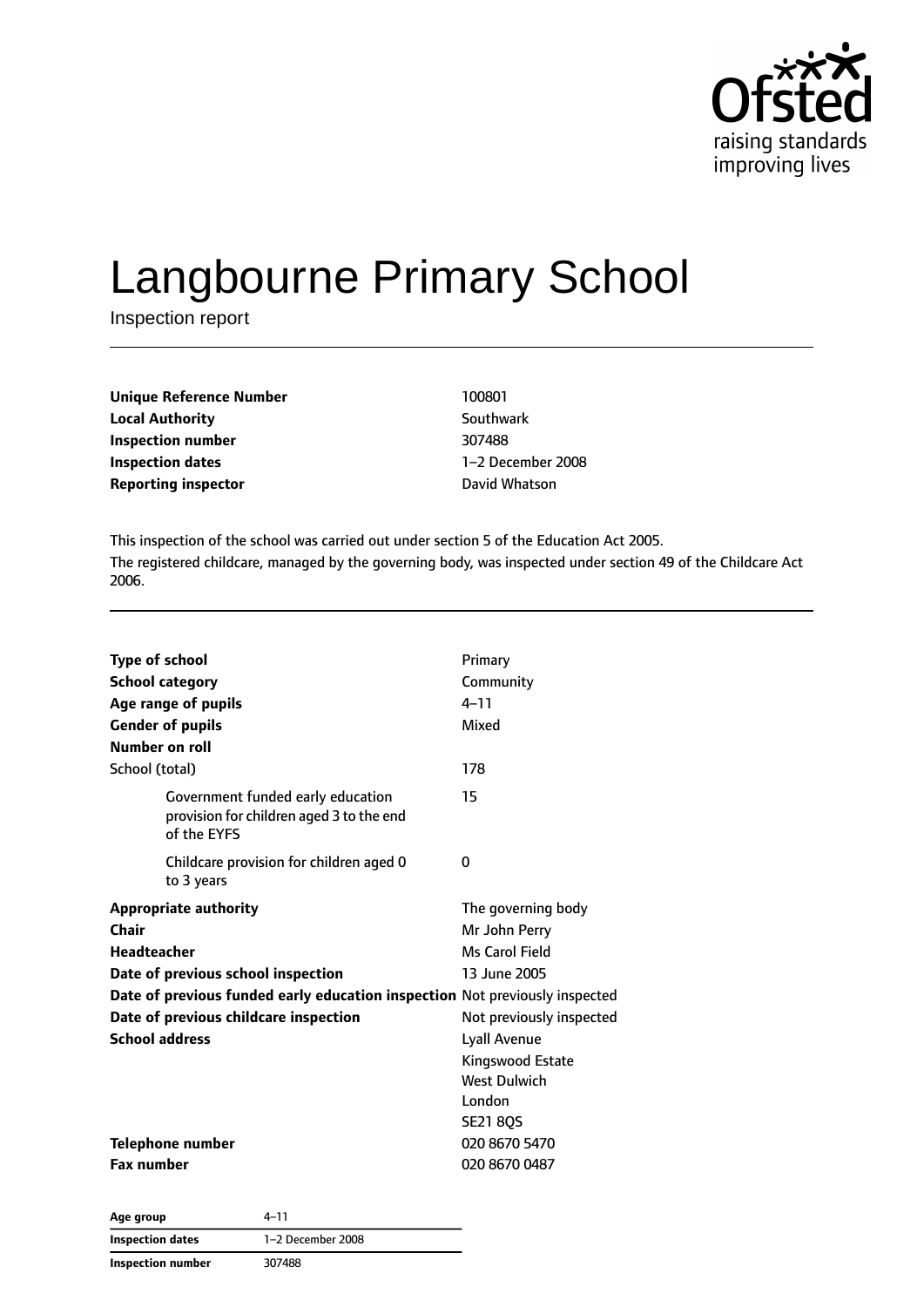.

<sup>©</sup> Crown copyright 2008

Website: www.ofsted.gov.uk

This document may be reproduced in whole or in part for non-commercial educational purposes, provided that the information quoted is reproduced without adaptation and the source and date of publication are stated.

Further copies of this report are obtainable from the school. Under the Education Act 2005, the school must provide a copy of this report free of charge to certain categories of people. A charge not exceeding the full cost of reproduction may be made for any other copies supplied.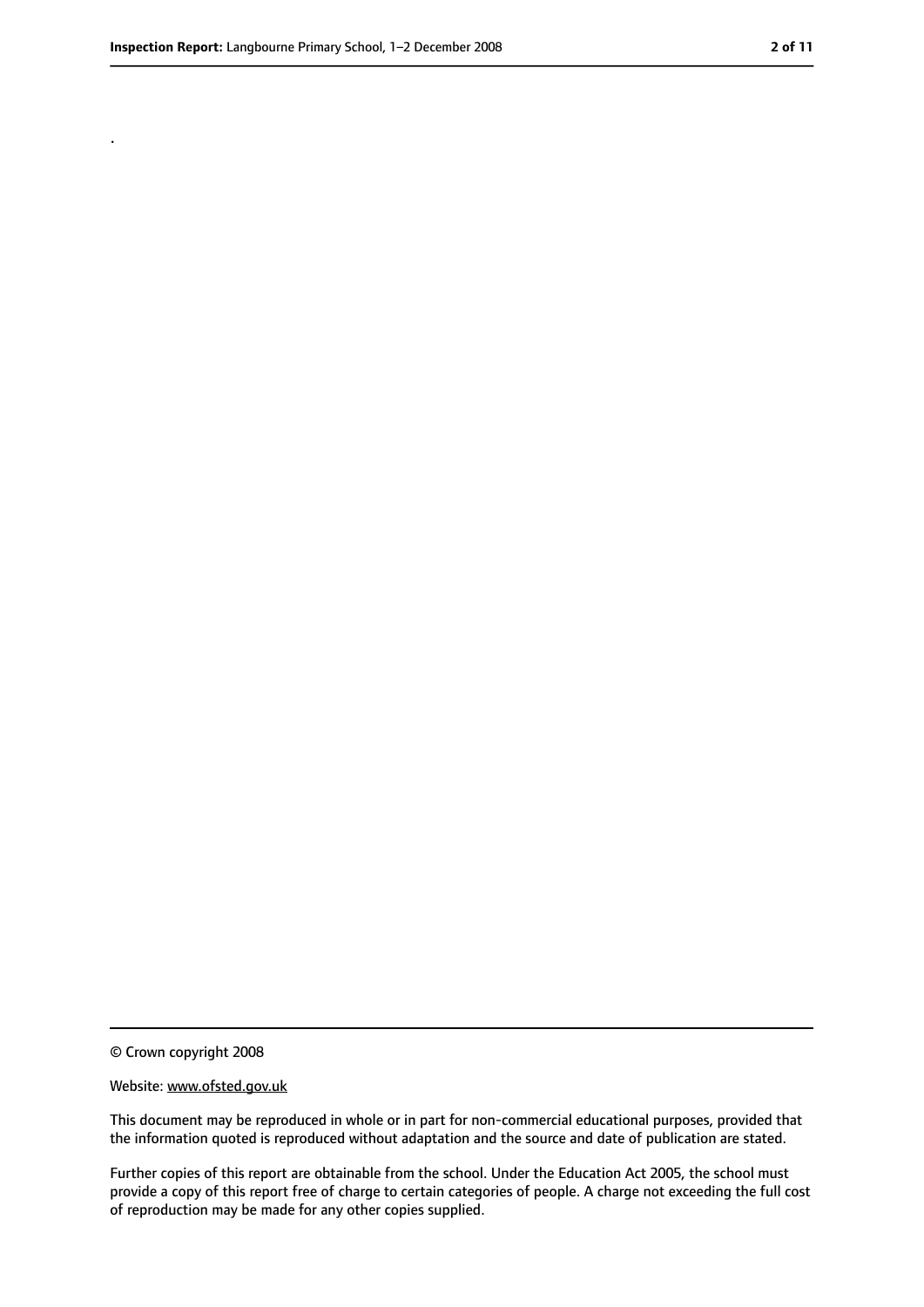# **Introduction**

The inspection was carried out by two Additional Inspectors.

## **Description of the school**

Langbourne School is slightly smaller than other primary schools. Children enter the Reception class of the Early Years Foundation Stage (EYFS) either in September or January; at the moment there are 15 children on roll. The percentage of pupils eligible for free school meals is twice the national average. There are over twelve ethnic groups represented at the school. The three largest are White British and those of Black Caribbean or Black African descent. Many more pupils than is usual are learning English as an additional language, and of these nearly half are at an early stage of learning English. The percentage of pupils with learning difficulities and/or disabilities is well above the national average. Many of these pupils have either behavioural, emotional and social needs or speech, language and communication difficulties. The percentage of pupils with a statement of special educational needs far exceeds the national average. The school had its Healthy School Award re-validated in December 2007.

## **Key for inspection grades**

| Grade 1 | Outstanding  |
|---------|--------------|
| Grade 2 | Good         |
| Grade 3 | Satisfactory |
| Grade 4 | Inadequate   |
|         |              |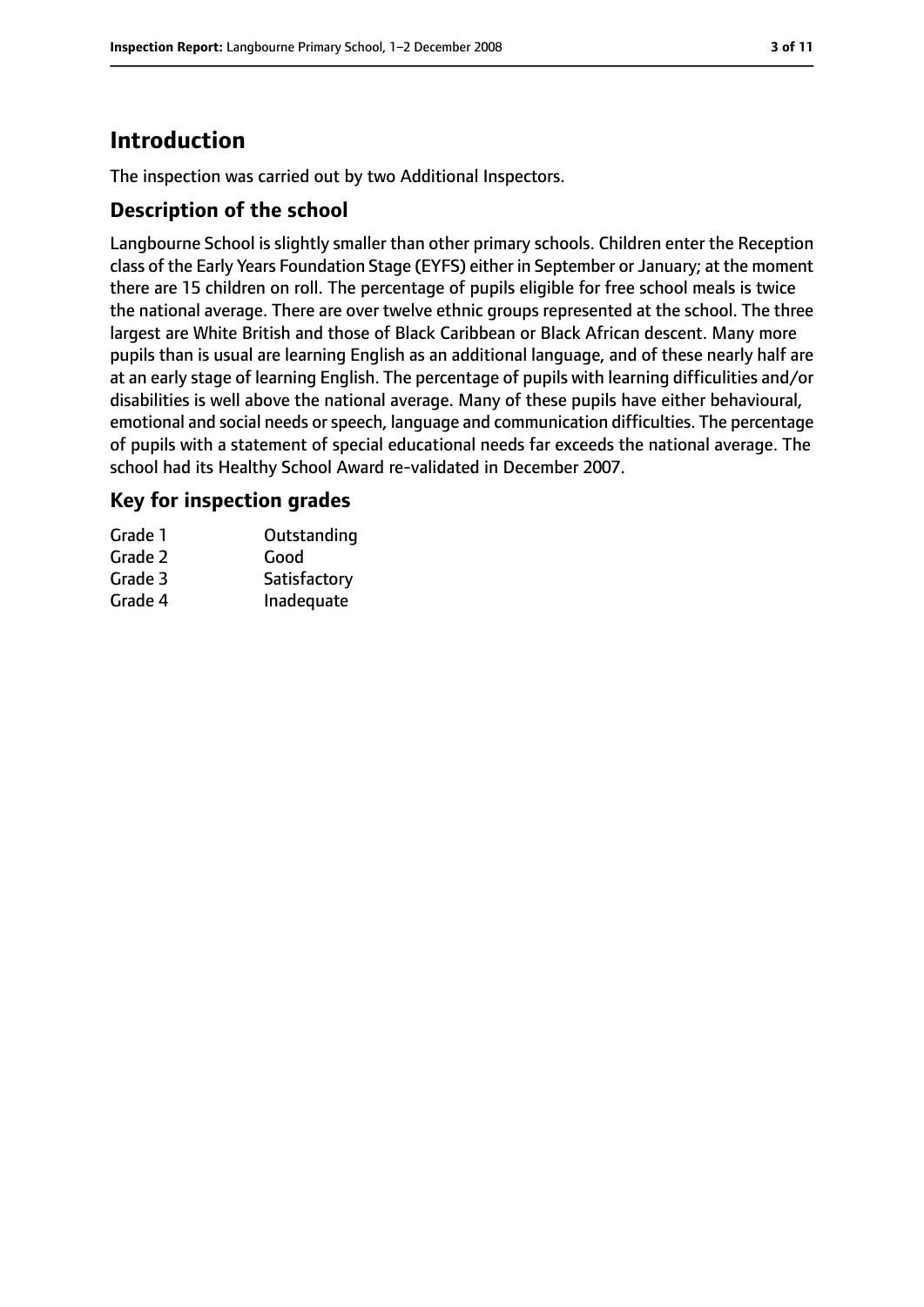# **Overall effectiveness of the school**

#### **Grade: 3**

Langbourne is a satisfactory and improving school. The happy atmosphere throughout the school is a testament to the committed leadership of the headteacher. Parents are pleased with the improving standard of education. One parent echoed the views of others when they wrote, 'I feel that Langbourne is a much improved school that is continuing to try and make learning a fun part of life.'

Pupils show care and respect for each other and undertake a satisfactory range of responsibilities. They understand how to be healthy and know that adults in school will help them feel safe and secure. They say that, 'The the staff take good care of you' and, 'Teachers don't give up on you.' Pupils say they enjoy school. Although attendance is below average the school works hard to improve it. Pupils are soundly equipped for the next stage of their education. The spiritual, moral, social and cultural aspects of pupils' development are satisfactory. Many pupils are immature for their age and lack the curiosity, independence and concentration expected. The Social and Emotional Aspects of Learning Project (SEAL) is used well to support pupils' social development and learning.

Pupils' achievement, given their low starting point, is satisfactory. Even though standards in English, mathematics ands science in 2008 were an improvement upon previous years, they are much lower than those attained by pupils nationally. There are signs that progress is improving and standards are slowly moving closer to the national average.

The quality of teaching and learning is improving and this has led to pupils achieving satisfactorily and sometimes well. There are strengths in teaching across the school, for example in classroom organisation, relationships and behaviour management. However, progress is inconsistent because teachers do not always provide work that is matched to pupils' level of maturity or academic ability.

The school keeps the curriculum under constant review and frequently adapts it in an attempt to improve pupils' progress and their attitude to learning. Programmes to support pupils' reading, writing and mathematics are all beginning to have a positive impact. However, the curriculum does not yet offer sufficient activities to develop pupils' interest or independence.

Good links with external agencies mean that vulnerable children are supported well. Most pupils and their families are supported effectively and enabled to deal with any personal difficulties or barriers to accessing school and learning. The school is good at checking how well different groups of pupils are performing, and modifies their provision to address most aspects of underperformance. However, Black Caribbean pupils do not always achieve as well as other pupils. The careful identification and good in-class support of pupils with difficulties accompanied by a range of 'catch-up' programmes help these pupils make good progress.

The school is not complacent and is aware of the many significant challenges it faces in raising achievement and standards. The headteacher has a clear vision for the future of the school but there is no strategic plan as to how this is going to be achieved. Therefore, some initiatives are not given sufficient time to have an impact. There are sound systems in place to monitor the school's provision that have led to some improvements but they have not lead to rapid improvement. This is because key staff are not involved in rigorously monitoring the quality of teaching and learning. Many of the governors are new to their role and are beginning to offer appropriate challenges and monitor developments within the school. Given the school's track record, its capacity to improve further is satisfactory.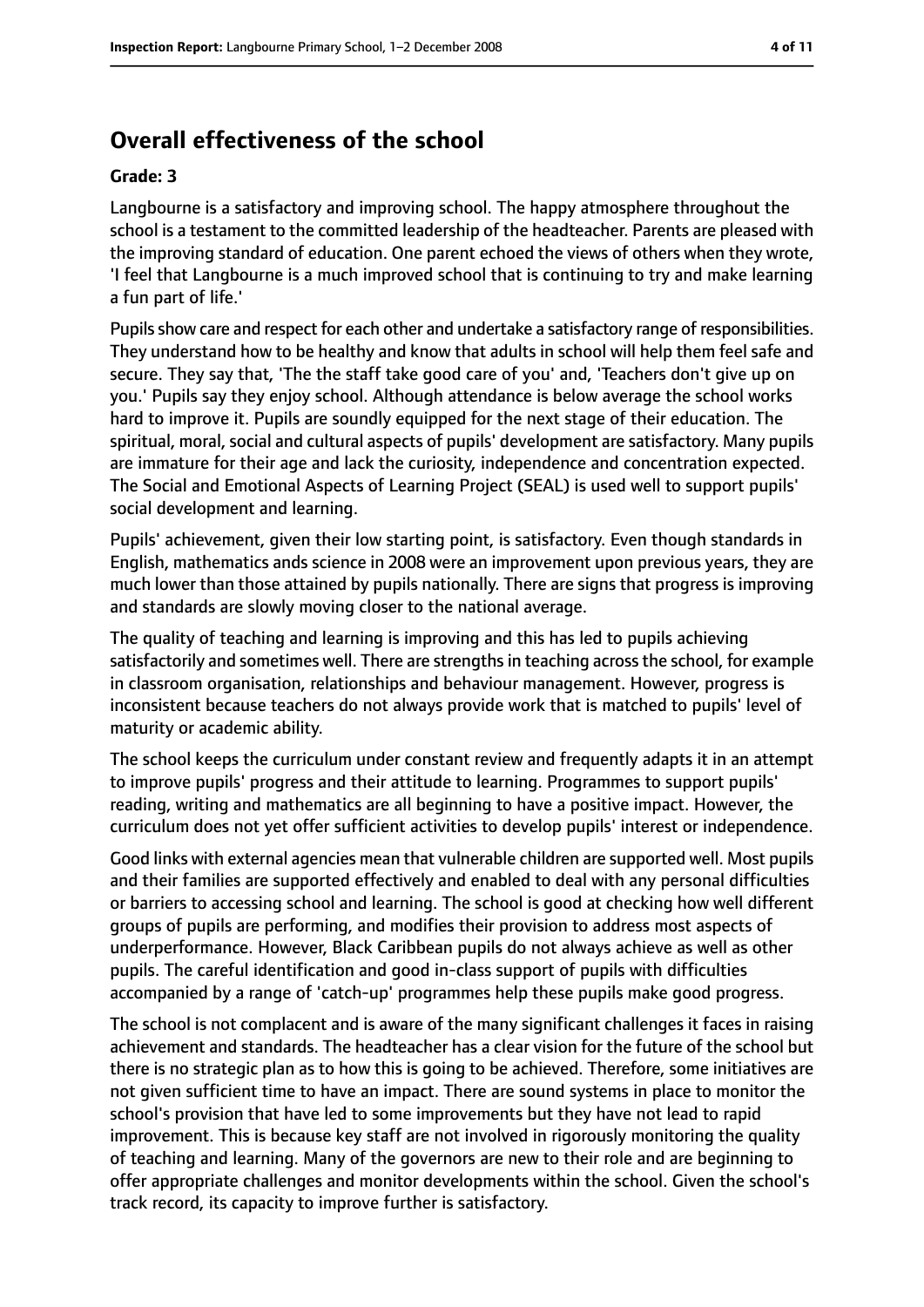# **Effectiveness of the Early Years Foundation Stage**

#### **Grade: 2**

Many children enter Reception with very low social and language skills. They make good progress, especially in their personal and social development, their spoken language and counting. As a result, by the start of Year 1 their attainment, though still well below expectations for their age, has improved. There are particular weaknesses in children's reading, writing and calculating.

Children are happy and have trusting relationships with adults. Staff provide a good mix of adult-led and child-initiated activities. These ensure that basic skills are taught well and enable children to develop confidence, independence and the ability to work in collaboration with others. All staff interact well with children during independent activities to support and check their learning and help to develop their speaking and listening. Because staff are good role models, and have high expectations, children develop their social skills effectively and play together well. There are plans to ensure that the new outside area reflects the vibrancy of the indoor space. Children take part in the range of activities, such as role play and building boats with enthusiasm and enjoyment. Improving assessment of children's attainment on entry, and the careful recording and tracking of their progress, is giving a clearer picture of the effectiveness of the EYFS. The EYFS leader and the senior team are clear where improvements are most needed. A key focus is being given to develop the good practice of the EYFS further up the school to improve transition into Year 1 and pupils' performance throughout Key Stage 1.

# **What the school should do to improve further**

- In order to raise standards in English, mathematics and science across the school, particularly for Black Caribbean pupils, ensure that good teaching and learning become the standard.
- Extend the good practice in the Reception class that promotes independence and curiosity further up the school.
- Provide closer monitoring of teaching and a firmer and more strategic direction for school improvement.

A small proportion of the schools whose overall effectiveness is judged satisfactory but which have areas of underperformance will receive a monitoring visit by an Ofsted inspector before their next section 5 inspection.

# **Achievement and standards**

#### **Grade: 3**

In relation to their low starting points, pupils make satisfactory progress. There are encouraging signs of improving rates of progress, and some pupils are making accelerated progress, particularly in Year 6. However, good progress is not consistent because in some classes the pace of learning is too slow and activities do not always match pupils' needs or abilities.

Pupils' standards at the end of Year 6 in 2008 were well below the national average in English, mathematics and science. This was an improvement on the previous years when standards had been consistently very low, as they were at the end of Year 2. School data shows standards will vary in the near future but are set to rise after 2009.

Some well-targeted support and good small group work help pupils with learning difficulties to progress well. Pupils whose first language is not English are increasingly making better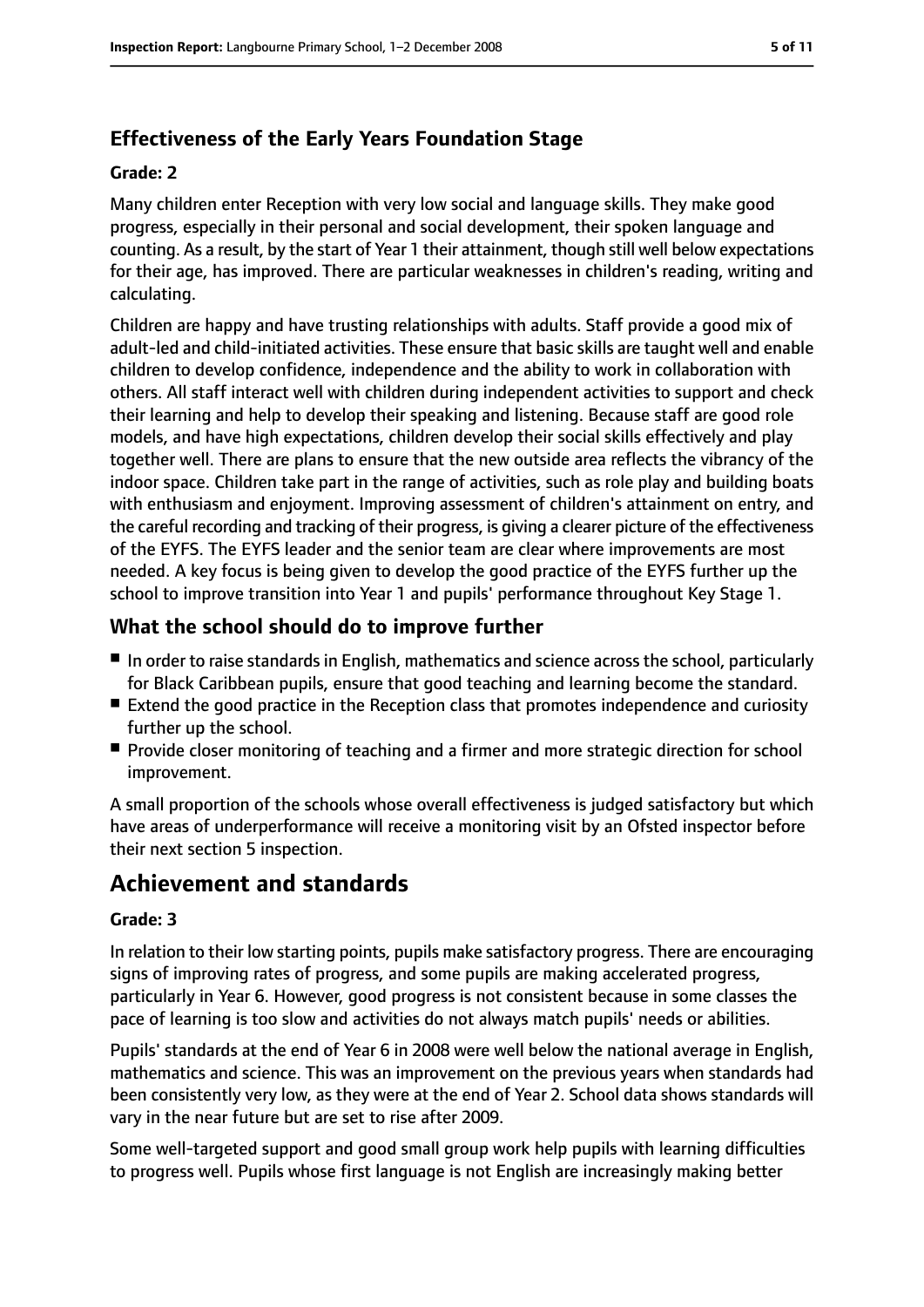progress because of the focus placed on English language development. Pupils from Black Caribbean backgrounds do not achieve as well as other pupils at the school.

# **Personal development and well-being**

#### **Grade: 3**

Pupils like school and feel safe and happy. However, many do not develop as independent learners and this sometimes detracts from their enjoyment of lessons and slows their progress. Most pupils are friendly and engage readily in conversation. However, a significant minority have poor social skills finding it difficult to work, and sometimes to play, with others. Most do improve as they move through the school so that they are satisfactorily prepared for secondary education. Pupils develop a sound knowledge of the cultural backgrounds represented in the school. Behaviour is satisfactory. While pupils know what is expected of them, many need adult supervision to remind them how to behave. There is good understanding of healthy lifestyles, but many pupils find it difficult to adopt healthy habits, especially good eating habits. The school council and local events such as an annual carnival enable pupils to make a sound contribution to the school and local communities.

# **Quality of provision**

## **Teaching and learning**

#### **Grade: 3**

Teachers share learning intentions with pupils so they know what they are expected to do. Classrooms are well organised, and the relationships with pupils and the management of behaviour are good. However, work is not sufficiently well tailored to the needs of individual pupils and, at times, some pupils are not challenged enough. Lessons lack a sense of urgency, resulting in pupils working at too leisurely a pace. Support staff are well used and provide targeted help to lower-attaining pupils or those with behavioural difficulties. Some good use of pupils talking in pairs, for example, helps them to rehearse their ideas before starting to write. While pupils' work is marked regularly, written comments in books do not always give pupils a clear enough idea of how to improve their work.

### **Curriculum and other activities**

#### **Grade: 3**

There has been a strong and successful drive to improve reading skills and this is having an impact on pupils' writing. In mathematics and science, a focus on developing problem-solving and experiments is also beginning to show better than expected progress in these subjects. The school is developing a more practical and exciting curriculum but given the pupils' reluctance to learn, it does not yet provide sufficient opportunities for pupils to develop their curiosity and independence. A good range of visits and visitors helps broaden pupils' learning experiences. There is a satisfactory range of clubs and out-of-class activities, the most popular of which is African drumming. A wide range of programmes used to support pupils' personal development is deeply embedded in the curriculum.

# **Care, guidance and support**

#### **Grade: 3**

Pupils are well cared for and pastoral support is good. The school draws on a wide range of agencies and support staff. This includes the learning mentor and home school liaison officer,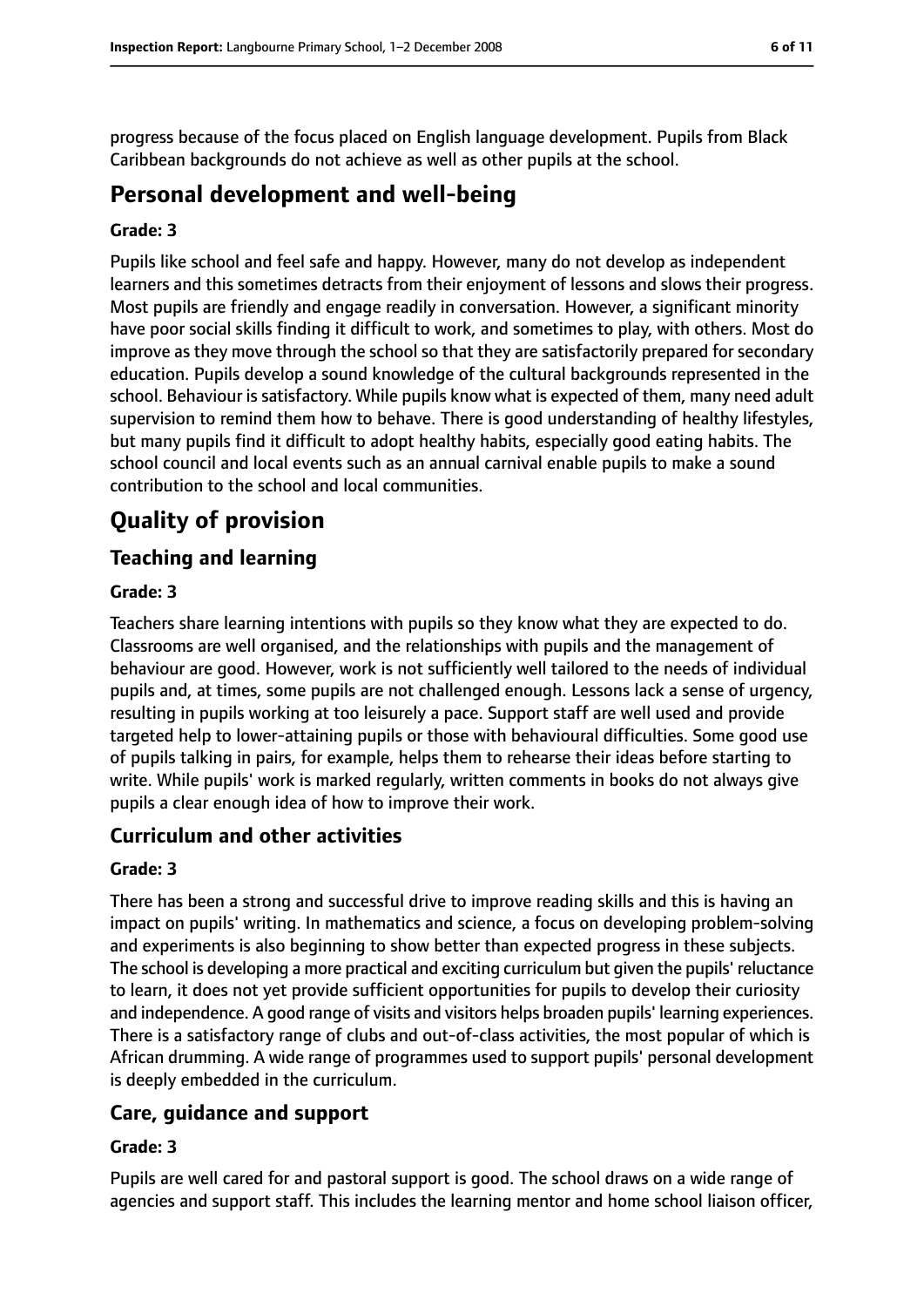to provide specialist help to pupils with emotional and behavioural needs and social difficulties as well as those with learning difficulties such as speech and language. Though the school recognises the need to do so, it has not yet put in place strategies to support the progress of Black Caribbean pupils. Safeguarding and health and safety requirements are met. The school has established a good partnership with parents and this is reflected in their positive views of the school.

Academic guidance is less well developed. Whilst the school has effective procedures for assessing pupils and tracking their progress, not enough use is made of assessment information to guide and support pupils' learning. Pupils are not always sure of their targets or what to do to achieve them.

# **Leadership and management**

#### **Grade: 3**

The headteacher's determination to make things better for the pupils has been the driving force behind the school's many improvements. She and the deputy headteacher provide a complementary partnership. They share with the staff a clear vision for the future development of the school that is based firmly on improving standards and achievement. Subject leaders have made a noticeable contribution to improving provision and outcomes. However, their effectiveness is slightly diminished as their improvement plans are a list of activities that lack criteria against which their impact on pupils' progress can be easily measured.

The school's self-evaluation of pupil performance is thorough and is leading to accelerated progress made by some pupils. Recent staff changes have accelerated the rate of improvement but this is not yet fully secure. Although there are satisfactory systems in place to check on and improve the quality of teaching and learning these have not led to rapid or consistent improvement across the school. This is because they are not sufficiently robust and do not involve enough of the school's senior leaders. The school's yearly improvement plan is good, but there is no strategic plan for how it intends to meet its declared aims of being a good school. As a result, a few initiatives have not always been given enough time to have the desired impact. Many of the governors are new. They are supportive and are beginning to develop the skills and knowledge with which to challenge the school.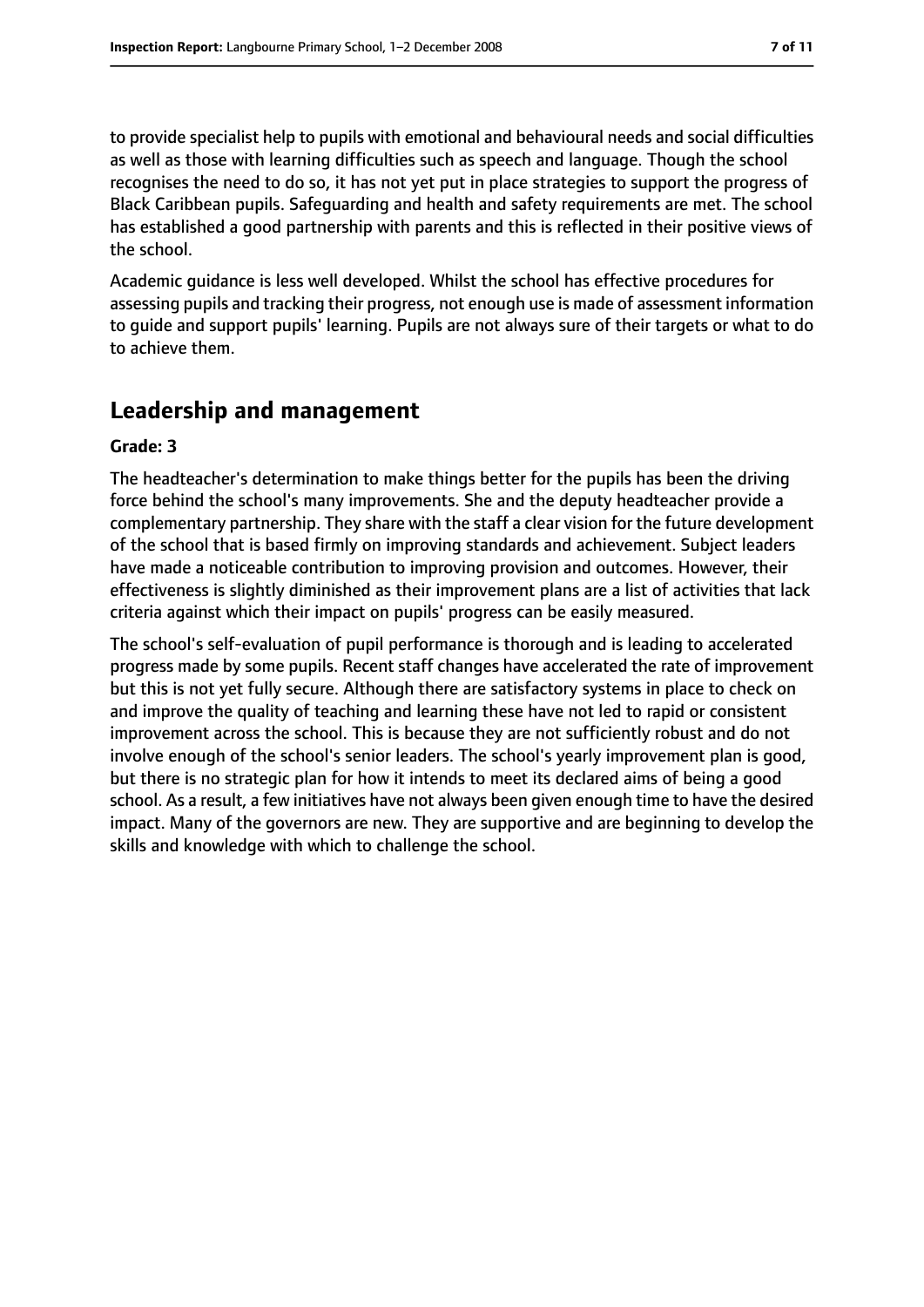**Any complaints about the inspection or the report should be made following the procedures set out in the guidance 'Complaints about school inspection', which is available from Ofsted's website: www.ofsted.gov.uk.**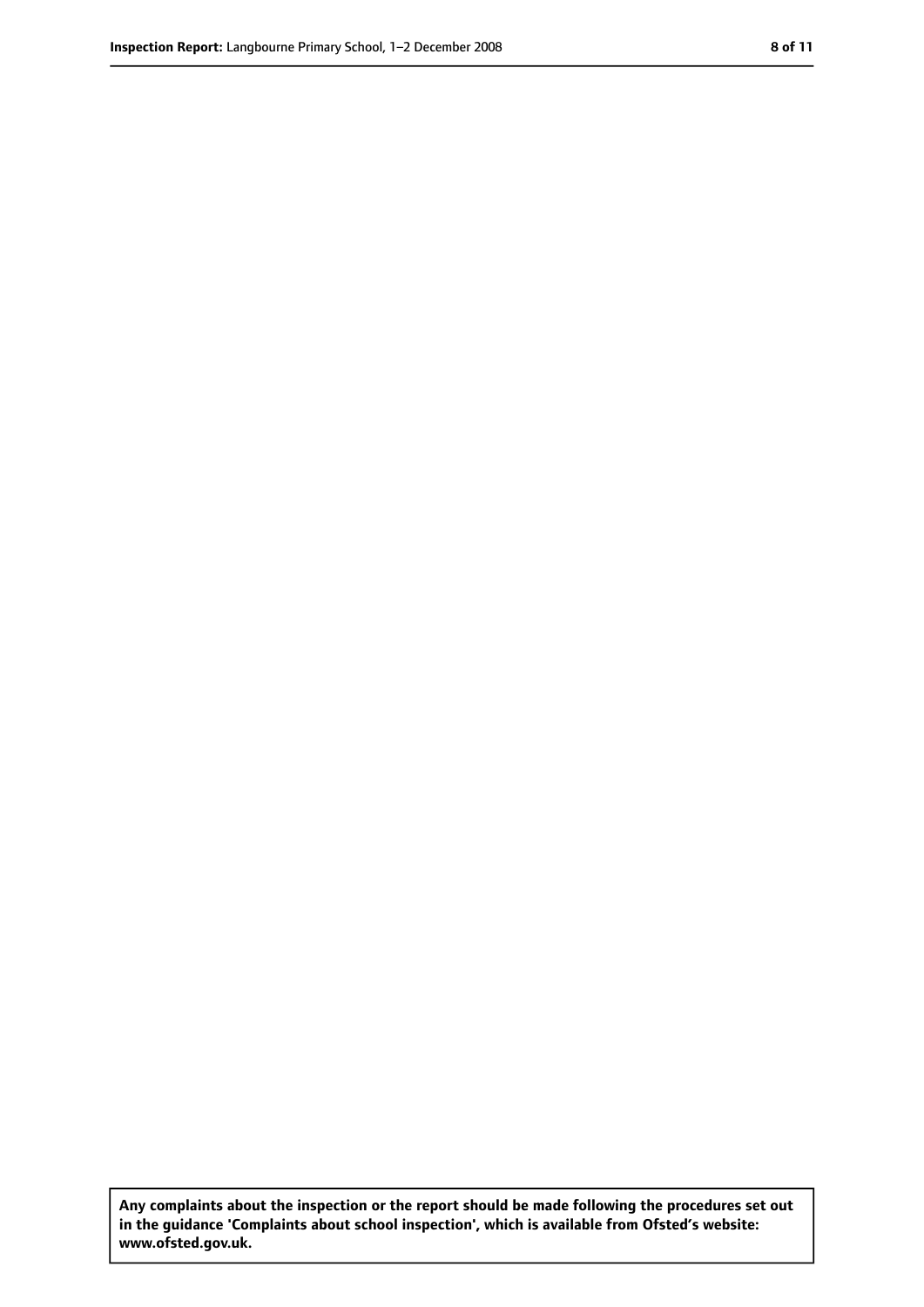# **Inspection judgements**

| Key to judgements: grade 1 is outstanding, grade 2 good, grade 3 satisfactory, and | <b>School</b>  |
|------------------------------------------------------------------------------------|----------------|
| arade 4 inadequate                                                                 | <b>Overall</b> |

## **Overall effectiveness**

| How effective, efficient and inclusive is the provision of<br>education, integrated care and any extended services in meeting the<br>needs of learners? |     |
|---------------------------------------------------------------------------------------------------------------------------------------------------------|-----|
| Effective steps have been taken to promote improvement since the last<br>inspection                                                                     | Yes |
| How well does the school work in partnership with others to promote learners'<br>well being?                                                            |     |
| The capacity to make any necessary improvements                                                                                                         |     |

# **Effectiveness of the Early Years Foundation Stage**

| How effective is the provision in meeting the needs of children in the<br>l EYFS?              |  |
|------------------------------------------------------------------------------------------------|--|
| How well do children in the EYFS achieve?                                                      |  |
| How good are the overall personal development and well-being of the children<br>I in the EYFS? |  |
| How effectively are children in the EYFS helped to learn and develop?                          |  |
| How effectively is the welfare of children in the EYFS promoted?                               |  |
| How effectively is provision in the EYFS led and managed?                                      |  |

# **Achievement and standards**

| How well do learners achieve?                                                                               |  |
|-------------------------------------------------------------------------------------------------------------|--|
| The standards <sup>1</sup> reached by learners                                                              |  |
| How well learners make progress, taking account of any significant variations<br>between groups of learners |  |
| How well learners with learning difficulties and/or disabilities make progress                              |  |

## **Annex A**

<sup>&</sup>lt;sup>1</sup>Grade 1 - Exceptionally and consistently high; Grade 2 - Generally above average with none significantly below average; Grade 3 - Broadly average to below average; Grade 4 - Exceptionally low.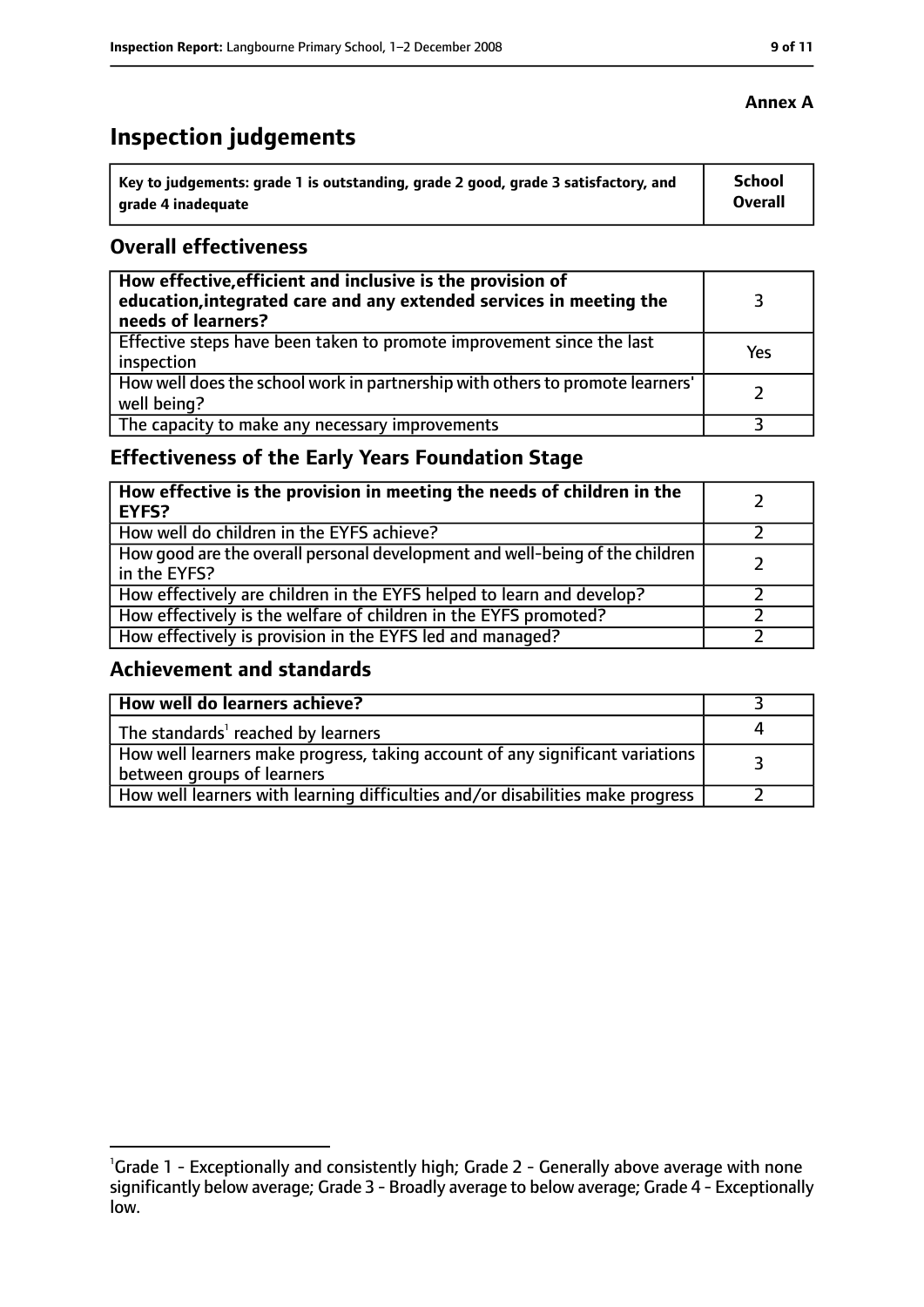# **Personal development and well-being**

| How good are the overall personal development and well-being of the<br>learners?                                 |  |
|------------------------------------------------------------------------------------------------------------------|--|
| The extent of learners' spiritual, moral, social and cultural development                                        |  |
| The extent to which learners adopt healthy lifestyles                                                            |  |
| The extent to which learners adopt safe practices                                                                |  |
| The extent to which learners enjoy their education                                                               |  |
| The attendance of learners                                                                                       |  |
| The behaviour of learners                                                                                        |  |
| The extent to which learners make a positive contribution to the community                                       |  |
| How well learners develop workplace and other skills that will contribute to<br>their future economic well-being |  |

# **The quality of provision**

| How effective are teaching and learning in meeting the full range of<br>learners' needs?              |  |
|-------------------------------------------------------------------------------------------------------|--|
| How well do the curriculum and other activities meet the range of needs and<br>interests of learners? |  |
| How well are learners cared for, quided and supported?                                                |  |

# **Leadership and management**

| How effective are leadership and management in raising achievement<br>and supporting all learners?                                              |     |
|-------------------------------------------------------------------------------------------------------------------------------------------------|-----|
| How effectively leaders and managers at all levels set clear direction leading<br>to improvement and promote high quality of care and education |     |
| How effectively leaders and managers use challenging targets to raise standards                                                                 |     |
| The effectiveness of the school's self-evaluation                                                                                               | 3   |
| How well equality of opportunity is promoted and discrimination eliminated                                                                      | 3   |
| How well does the school contribute to community cohesion?                                                                                      | 3   |
| How effectively and efficiently resources, including staff, are deployed to<br>achieve value for money                                          | 3   |
| The extent to which governors and other supervisory boards discharge their<br>responsibilities                                                  |     |
| Do procedures for safequarding learners meet current government<br>requirements?                                                                | Yes |
| Does this school require special measures?                                                                                                      | No  |
| Does this school require a notice to improve?                                                                                                   | No  |